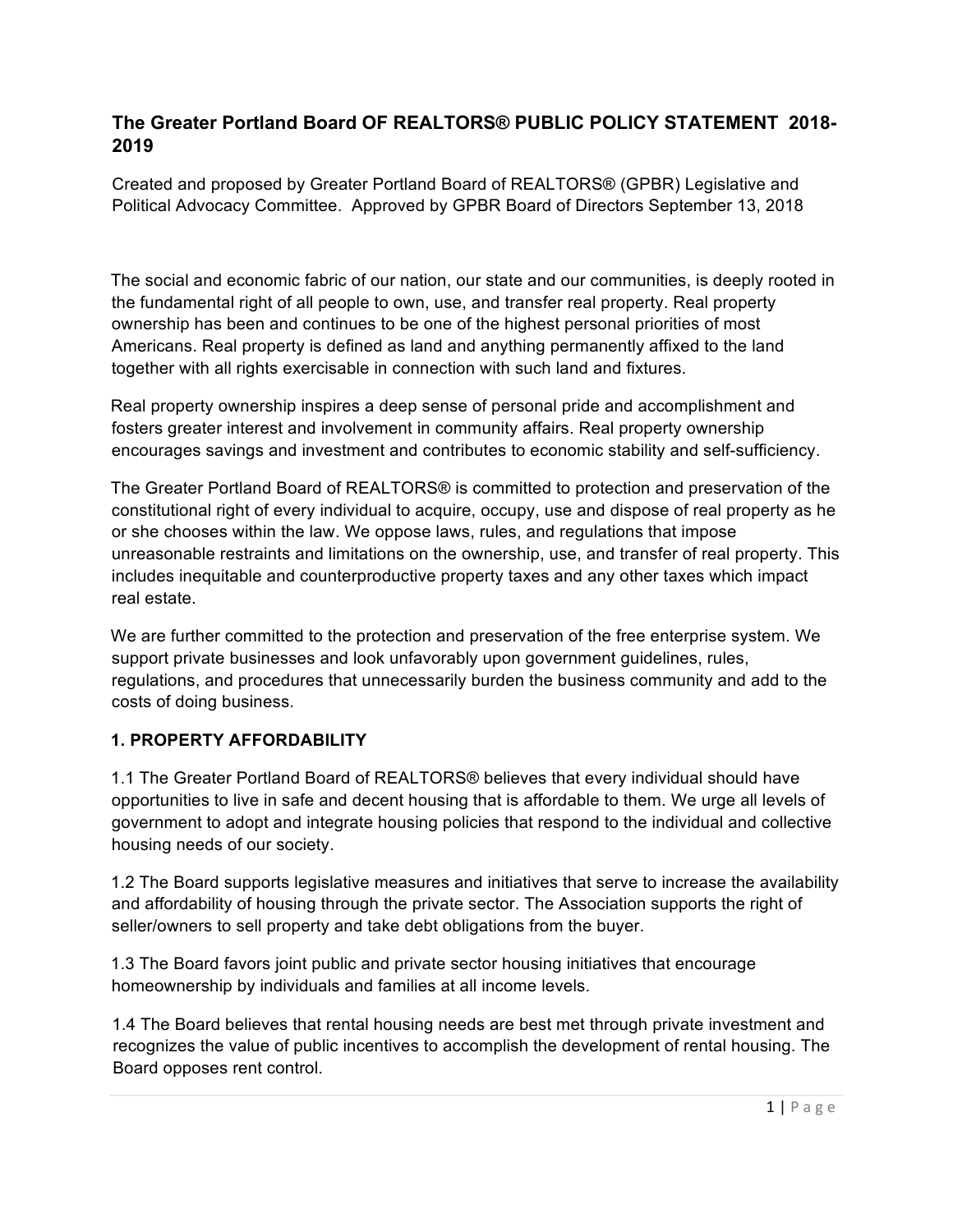1.5 The Board believes that real estate investment, development, and revitalization contribute to a sound economic base and an adequate supply of housing which citizens can afford. We oppose state and local policies and regulations that limit or effectively prevent innovation and development that serve to meet housing needs and changing market demands.

1.6 The Board believes that local planning and zoning policies should allow for development of adequate land and housing which all our families and individuals can afford. We support laws and policies which:

- zone adequate land for all types of housing
- allow growth and residential development
- encourage maximum site utilization and permit development at higher densities when the objectives of affordable housing and preservation of open space are at issue

• streamline the permit and approval process and eliminate unnecessary and costly time delays

- encourage innovations in development and construction techniques and materials
- encourage innovative design to meet affordable housing needs

1.7 The Board discourages adoption of laws and policies that allow communities to assess impact fees on developers which negatively impact homeowners, tenants, and business owners. Such fees discourage development and add to the cost of real property acquisition. Developers should be required to pay only for the costs of infrastructure and other public facilities and services directly related to the individual development project in a consistent and predictable manner.

1.8 The Board recognizes that factory-built housing, manufactured housing and other types of non-stick built housing provide an affordable alternative to traditional types of housing and expand ownership opportunities.

1.9 The Board advocates adoption of local planning and zoning policies that encourage the development and availability of all housing types including manufactured housing. We discourage adoption of local zoning ordinances and codes that exclude factory-built, modular, and manufactured housing or which impose unreasonable standards and controls on these housing types. (See Sections 1.6 and 1.7.)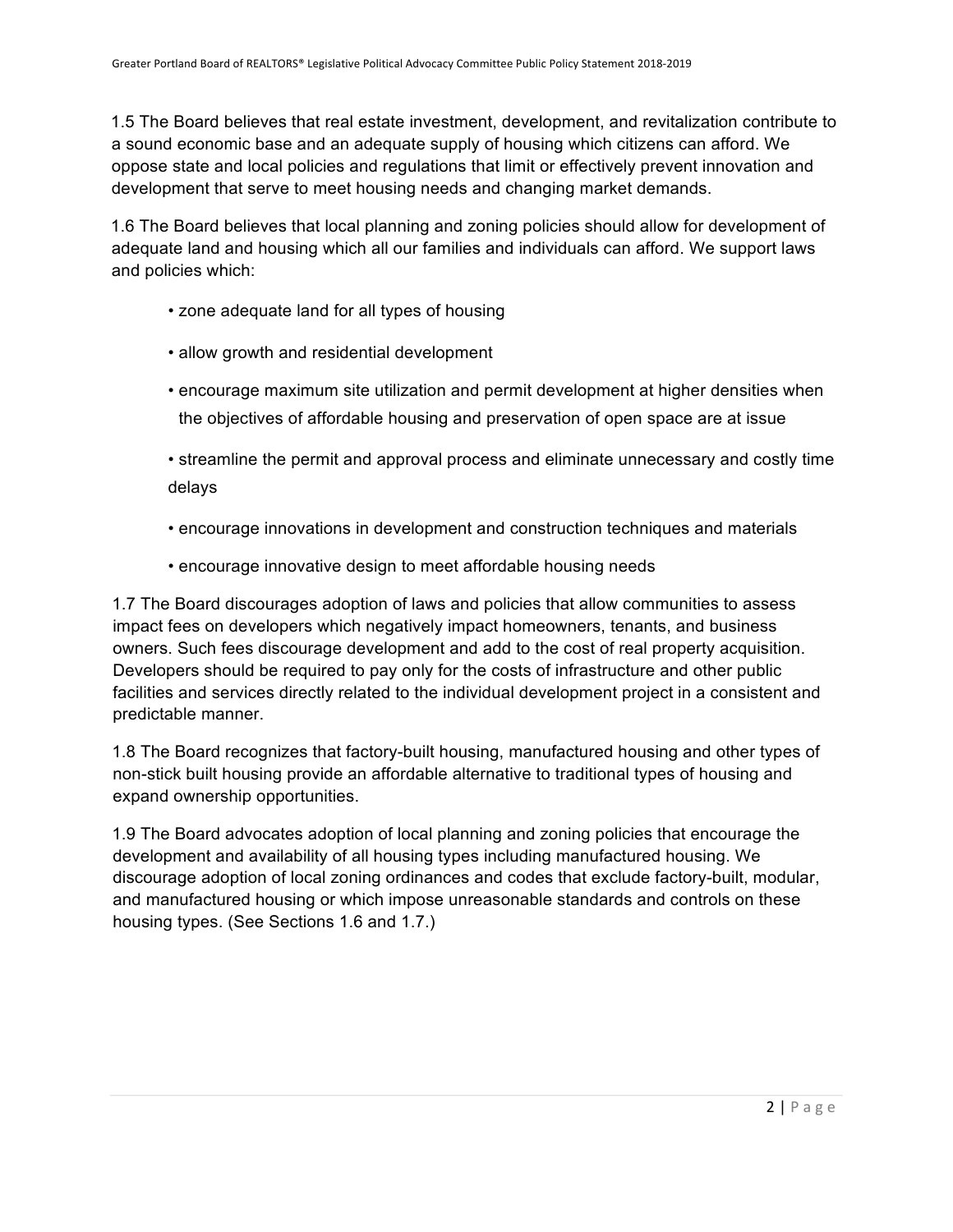## **2. GOVERNMENT REGULATION**

2.1 The Greater Portland Board of REALTORS® believes that competition in a free enterprise system is the best way to meet the needs and market demands for real property. We urge government at all levels to reduce impediments which negatively impact the ability of the private sector to meet the needs and demands for real property efficiently and effectively.

2.2 The Board strongly opposes exclusionary and/or inclusionary zoning, no-growth ordinances, any retroactive measures and moratoriums as such laws and policies limit the supply of housing, restrict economic and investment opportunities, and contribute to higher housing costs.

2.3 The Board believes that government at all levels should be efficient, responsive and economical. We support and encourage the cooperation and regionalization of governmental entities in sharing provision of services so as to avoid duplication and cut costs.

2.4 The Board believes that government regulatory procedures, laws, and judicial actions affecting real property should be simplified. If they are unnecessary and complex they delay real property transactions and increase costs associated with the transfer and use of real property. We oppose implementation of regulations which will cause undue hardship, such as protracted foreclosure processes.

2.5 The Board believes that if private property is confiscated by the government, there must be just reimbursement to the property owner, and the government must have demonstrated a proven need for the property before a confiscation can occur.

2.6 The Board supports life safety measures but seeks to always be mindful of costs to homeowners. The Board opposes mandatory sprinkler systems in new construction or existing single-family homes. The Board opposes mandatory requirements which add to the cost of new construction or existing single-family homes.

# **3. TAXATION**

3.1 The Board understands that the economy has a direct impact on real estate values and, as such, we oppose legislation and taxation that allow uncontrolled and unchecked government growth and spending. Government should be restrained from creating new programs and positions when the need cannot be justified and when adequate sources of funding for these actions are not available without creating a new revenue source. We encourage all levels of government to periodically review existing programs and sunset programs for which a need can no longer be demonstrated.

3.2 The Board favors a tax system that fosters economic growth and healthy real estate markets. We oppose any primary residence property tax freeze that negatively impacts decisions about homeownership and ownership of real property. We encourage public support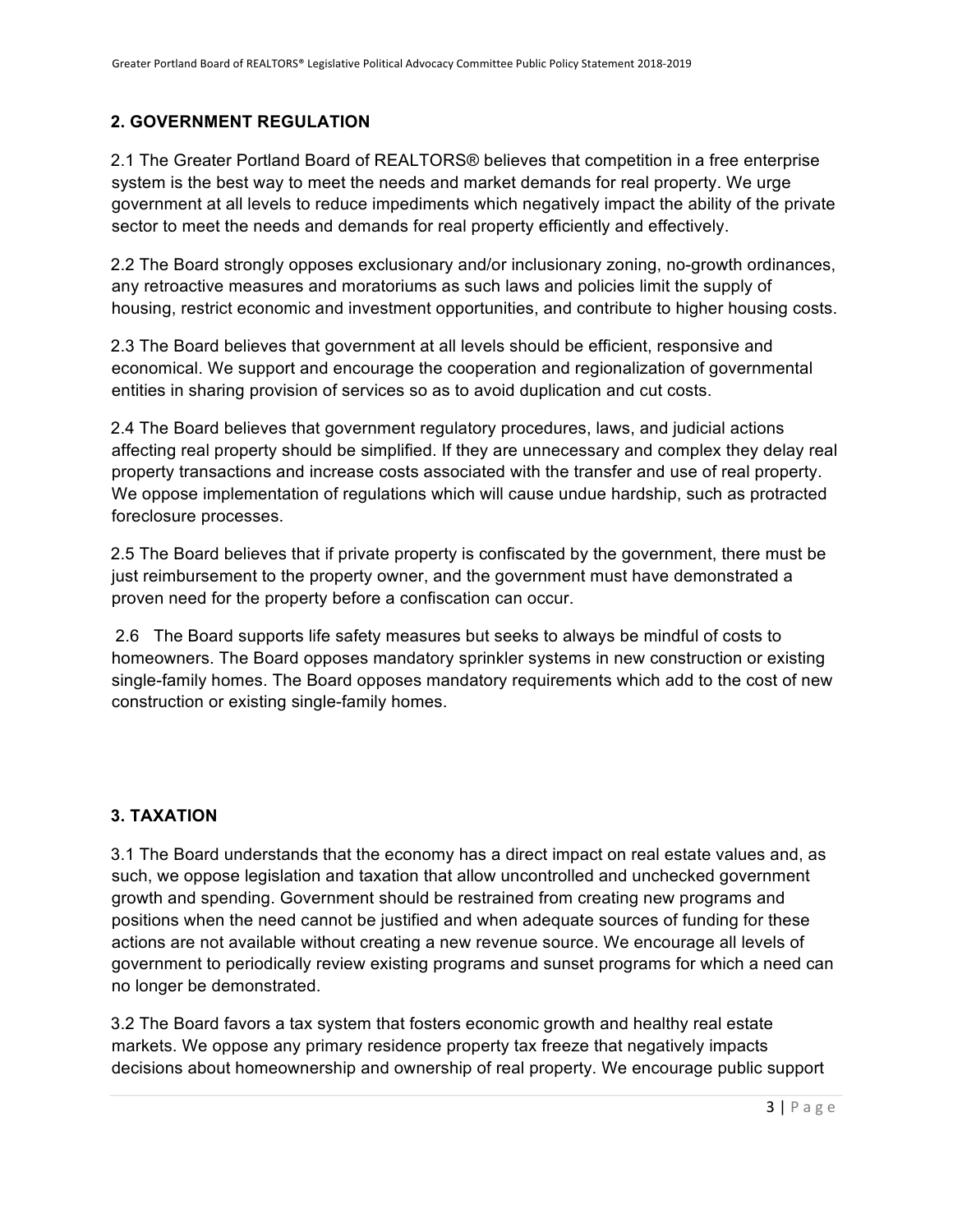of homeownership and real estate investments through income tax advantages. We support income tax deductions that encourage private investment. We support the mortgage interest deduction and property tax deduction and oppose any change or diminution of their value.

3.3 The Board believes that government fees should not exceed the reasonable cost of providing the service for which the fee is charged. We oppose an increase of government fees which is in effect an increase in taxes.

3.4 Transfer Taxes. The Board believes that transfer tax revenues from any source should be used for housing needs, with an emphasis on the sale, transfer and ownership of real property. This means that we support continued funding of the Maine State Housing Authority through transfer tax funds.

3.5 Speculation Taxes. The Board opposes the imposition of speculation taxes or other taxes on capital gains realized on the sale of real property because such taxes discourage private investment in housing and real estate.

3.6 Taxes on Services. The Board opposes any effort to impose a sales tax on real estate brokerage services or on any other real estate-related services (e.g., tax on commissions, rental fees, appraisal fees, tax on advertising, etc.)

3.7 Gross Receipts Taxes. The Board opposes any effort to impose taxes on the gross receipts of Maine businesses.

3.8 Exportability of Taxes. The Board opposes the imposition of additional taxes on second homes or rental lodging which are often owned and used by Maine's citizens and families, and not exported. Exportability of Maine's tax burden is not sound public policy.

## **4. ENVIRONMENTAL PROTECTION**

4.1 The Greater Portland Board of REALTORS® supports protection and preservation of Maine's environment and natural resources provided economic development, accessibility of housing for all Maine citizens and private property rights are not overly and unreasonably restricted.

4.2 The Board opposes unreasonable restriction on the use of privately owned property including but not limited to coastal and shoreland zone controls, open space requirements, protection of public/private water supplies, moratoriums and no growth policies that have adverse economic effects on employment, housing and the tax base. The Association urges all levels of government to respect the concept that private property ownership is made up of a bundle of rights, which includes use. If such use is denied or abridged by government for the benefit of the people, the cost of "taking" should be equitably distributed. The individual property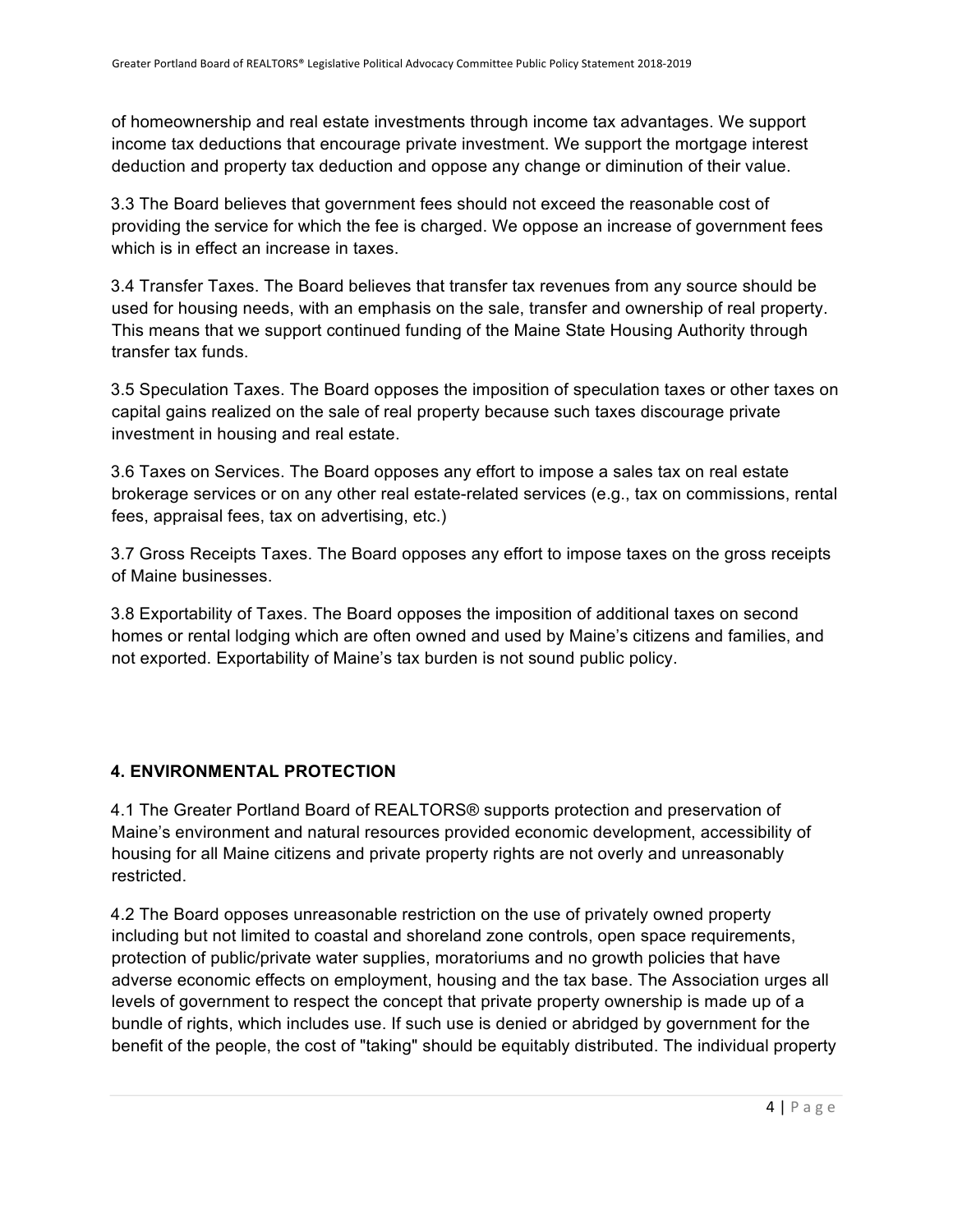owner should not be expected to pay for measures that benefit the public good and a broad number of citizens and which, in effect, limit the individual's private property rights.

4.3 The Board urges collective and cooperative action by lawmakers, government representatives, general industry and real estate industry leaders, and environmental groups to address and resolve the problems and challenges of environmental protection and responsible land use.

4.4 The Board supports reasonable efforts to address negative environmental impact due to global climate change, utilizing sound science for decision making, and necessary balance with private property rights protection.

4.5 The Board supports application of best evidence-based science to protection of vernal pools, sizing of culverts, and testing for lead, radon and arsenic.

4.6 The Board opposes mandatory testing at the time of sale, such as water and air quality. We support consumer education about voluntary testing so that buyers and sellers can make their own informed decisions.

#### **5. ENERGY CONSERVATION**

5.1 The Greater Portland Board of REALTORS® supports voluntary energy conservation measures including favorable financing for costs incurred to reduce energy consumption.

5.2 The Board supports the development and voluntary use of alternative energy sources to reduce dependence on non-renewable forms of energy.

5.3 The Board opposes mandatory energy audits or mandatory energy ratings for homes but supports voluntary energy audits to assist in decisions to purchase property or upgrade efficiency.

## **6. FAIR HOUSING**

6.1 The Greater Portland Board of REALTORS® acknowledges and supports the right of all people to freely choose where they will live, regardless of race, color, religion, sex, handicap, gender identity, familial status, ancestry, source of income, sexual orientation or national origin. This right is protected under federal and/or state fair housing laws.

6.2 The Board believes that equal opportunity in housing can best be achieved through observance of the law, public and industry education, and mutual cooperation of the real estate brokerage industry and the public in a free and open housing market.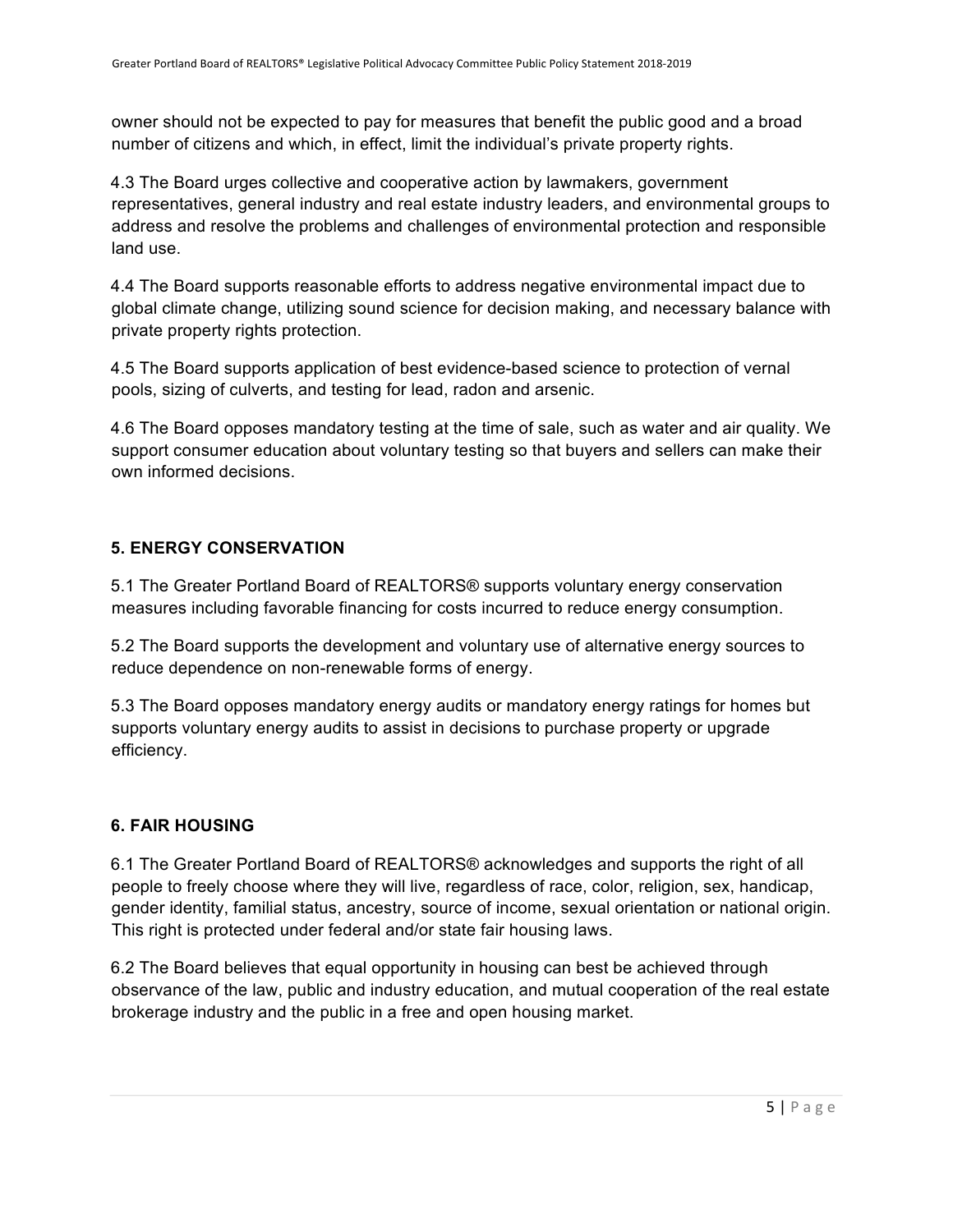6.3 The Board supports voluntary affirmative action as the best means of accomplishing fair housing objectives related to equal treatment and professional real estate brokerage services.

#### **7. CONSUMER PROTECTION**

The Greater Portland Board of REALTORS® supports and encourages dissemination of information which helps buyers, sellers, lessors, lessees, and other parties in a real estate transaction know and understand their rights and obligations as clients and customers, such as the Maine Association of REALTORS Residential Property Transaction Booklet.

#### **8. ANTITRUST COMPLIANCE**

10.1 The Greater Portland Board of REALTORS® believes that vigorous and fair competition is essential to the preservation of our free enterprise system. We advocate strict compliance with federal and state antitrust laws.

10.2 The Board recognizes that compensation is a matter of individual agreement between agent and client and that any individual or collective attempt to fix, set, or control rates of compensation by the association or any of its members is a violation of federal and state antitrust law.

## **9. POLITICAL AFFAIRS**

11.1 The Greater Portland Board of REALTORS® supports the purpose and objectives of political action committees and will continue to operate and encourage the activities of our political action committee (LPAG along with MARPAC and RPAC).

11.2 The Board urges its members to work diligently toward effecting more efficient, and responsive government at all levels. We encourage the involvement of REALTORS® in local, state, and national government and political activities as a means of achieving public policies and laws which preserve and protect the economic interests of the real estate industry and the right of all people to own, use, and transfer real property.